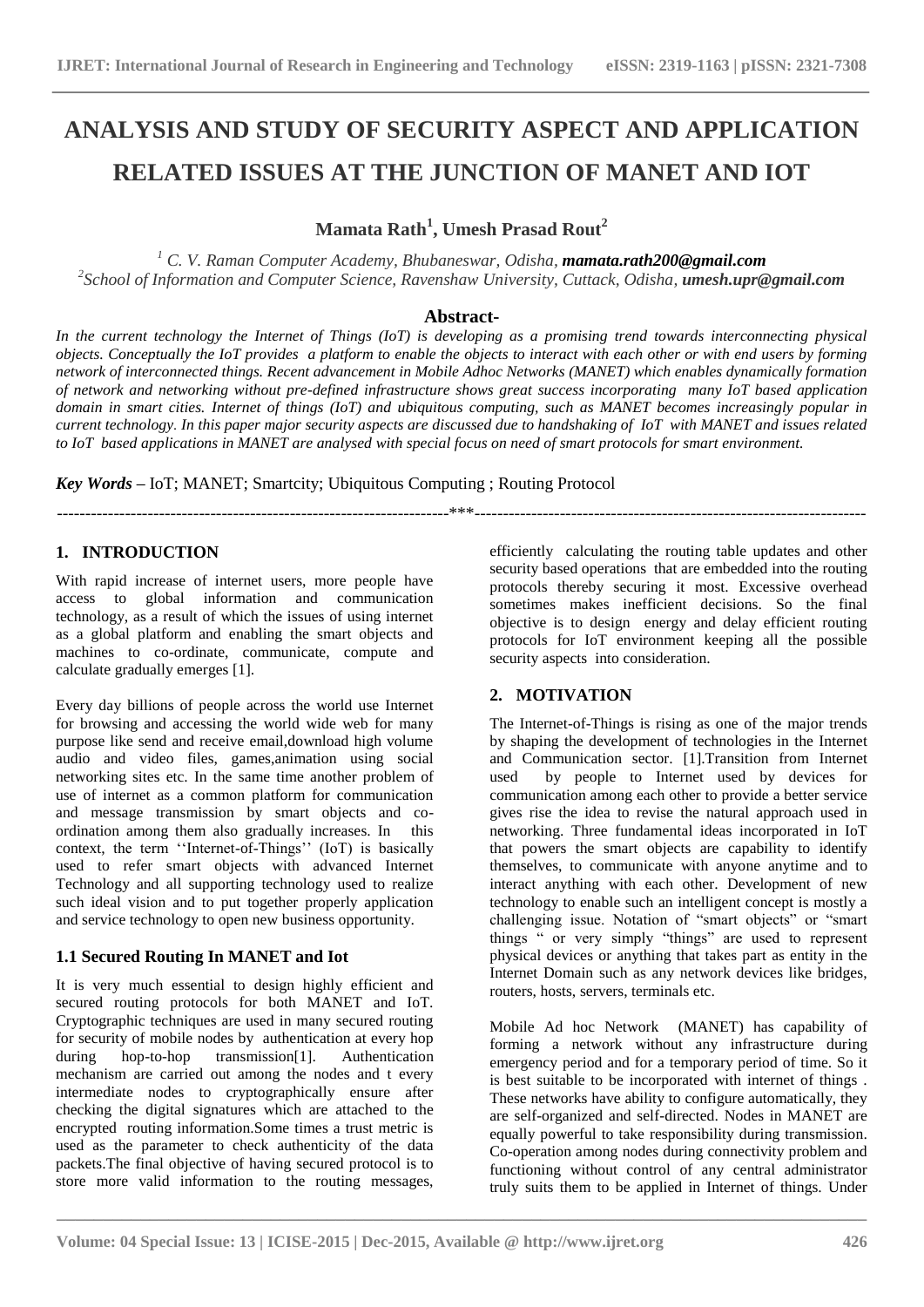this paradigm, at the junction point of MANET and IoT there is need for exploring properties of secured MANET Routing like Integrity and Confidentiality in

routing at IoT.This motivates to perform a complete study and analysis of security aspects at the cross roads of both MANET and IoT and other application based Issues.

# **3. RELATED WORK**

As per paper [2], IoT technology views all the objects in the inter connected world as virtual objects.Such objects can be either devices, services and processes which are capable of offering methods to remain connected to the Internet. So IoT is a part of the future Internet which can be understood as a paradigm which integrates different technological solutions. So there is a need of standard transmission protocols which can support this particular aspect of IoT. Authors in [3] describe that MANET can be understood as a self-organised and self configured group of mobile nodes in a wireless network capable of doing communication with each other dynamically. Now a days this important ubiquitous computing along with IoT technology gradually becomes popular as this pair of network environment work efficiently on Smart Objects. According to [4], wireless networks such as WSN and MANETs have become the main technology for many IoT applications and similar domains in smart cities. Due o their self configuration ability their role in IoT has become more efficient. These application areas ranges from academic interest to research and very soon these combined technology is going to be implemented in Environment Monitoring, traffic management and for public safety related systems.

# **4. SECURITY ASPECT AT THE JUNCTION OF MANET & IoT-**

# **1. Incorporation Of Secured MANET Routing**

# **Protocol in Iot** –

It is a very challenging task to manage security at the IoT environment as here many heterogeneous devices are networked together. Current research shows that the networks due to IoT are prone to many attacks such as malware,botnets,DoS (Denial of Service) attack , Web based malware, android malware and spam.Therefore there is need of developing a standard secured frame work for communication in IoT [5].

# **2. Security Aspect of Iot Satisfying Confidentiality**-

The basic requirement of Internet of Things which is also any kind of Adhoc Network is availability , authenticity and non-repudiation which are features of basic security regulations. Confidentiality refers to the feature that ensures that information should never be revealed to the wrong source. In MANETs, there is security provisions not to allow malicious nodes to get unauthorized access to important information regarding routing neither from any genuine node or while the transmission goes on this information does not reveals outside. Similarly another

feature of security Integrity refers to conforming the data accepted by destination node should not be directed to wrong destination while in transit.

### **3. Secured Routing In Manets and Iot**

Designing secure and efficient routing protocols for MANETS is a primary challenge but, extremely useful in maintaining network route information and security.Cryptographic techniques are used to keep the routing information secured during the transmission. Security protocols are embedded in routing mechanism to authenticate and validate the packets during hop-to-hop transmission. All intermediate nodes are required to authenticate and check the digital signature attached with the packets before forwarding to the next hop node.

### **4. Design of Secured Communication Scheme for**

# **Iot In MANET Environment**

In Communication system used in battle fields, tanks, ground soldiers and real time aerial vehicles comprises a IoT network where MANET technology used for communication. A password based group key exchange system was developed by Byun in 2006 for such network.A more developed password based communication scheme is proposed in [6] for IoT environment that can be used in battle field and it supports dynamic group scheme. In this method the group nodes of the heterogeneous MANET understand the broadcast message and direct communication is possible in real time systems. Simulation of this scheme proves that it is dynamic and robust.

# **5. SDN (Software Defined Networking )**

# **Architecture For Iot-**

In Software Defined Networking Architecture the main importance is given to the network statistics such as transmission rate, bandwidth consumption rate, delay rate[7]. Whereas in IoT due to multiple networking, state information about many devices are stored in a loosely coupled manner over the distributed network. To measure the performance of IoT network it is difficult to select a parameter just like band width consumption etc due to heterogeneous type and time-sensitive issue of different data types.



**Fig.1** an Architecture for IoT Controller [7]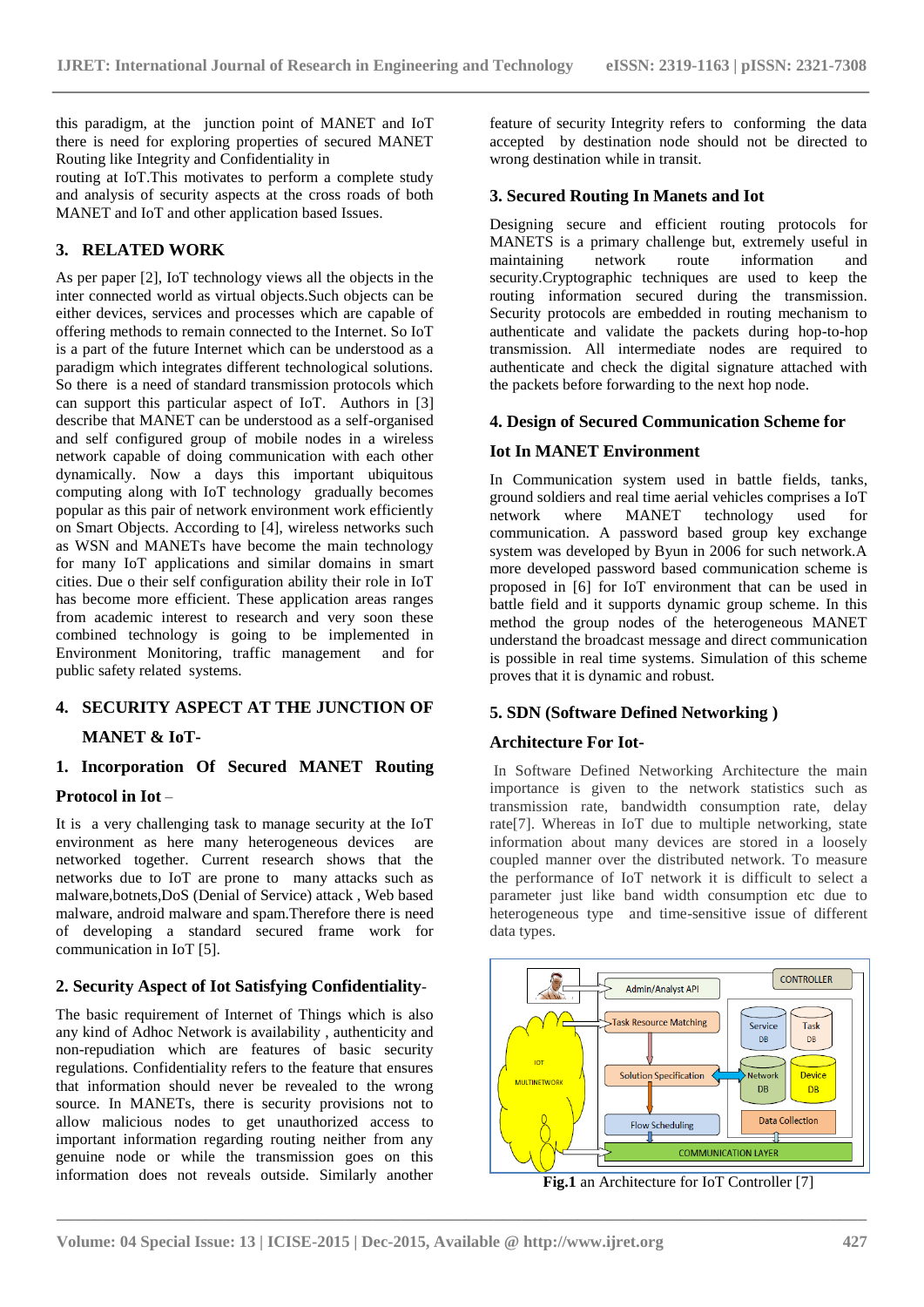In recent technology SDN techniques are mostly used in wireless network. In [7] an innovative multi-network controlling system and its architecture is designed to choose a better performance metric in IoT network. The data  $\text{collection}$  component [Fig.1] information from the multi-networking environment of IoT and the information are stored in the database. Then the information is used by the layered component. The Analyst also controls the process by incorporating external software tools to the system. Conceptually the controller is centralized to improve the throughput as per increase of large volume of data.

# **5. ISSUES RELATED TO IOT BASEDAPPLICATIONS IN MANET**

### **1. Convergence of MANET And WSN In Iot**

Regarding integrating powerful features of MANET and WSN protocol two services can be incorporated , a MANET to act as a WSN backbone by allowing the MANET nodes access the WSN topology and secondly informing the WSN about the MANET entry points[4]. Due to high power consumption during packet sending, receiving and forwarding, there is need of reducing packet processing time for both the tasks. An optimized solution is provided in [4] to put together MANET on demand network formation capability and collaboratively network formation of WSN for urban sector data mining in IoT environment. To separate and forward the high prioritized data over the network, highly cohesive modules are used by including latest and recent technical standards for data collection. An extensive simulation proves the efficiency of the presented solution.

# **2. Resource sharing IoT Platform in Smartcity**

#### **context –**

Now a days large urban areas are covered by many wireless devices including ubiquitous and pervasive platforms that are basically utilized for controlling, monitoring and actuating events in smart cities[8].As in ubiquitous systems very powerful devices are used with high performance processors pervasive systems used less powerful equipment with resource constrained components[8]. As both type of systems share the same ecosystem, it is necessary to have a symbiotic relationship between them. Paper [8] describes proposal of such a resource sharing platform that supports symbiotic relationship among devices.

# **3. Optimal utilization of spectrum resource in CR**

# **(Cognitive Radio) Enabled MANETs**

Smart devices operated with advanced technology such as Cognitive Radio offers sophisticated opportunities for MANETs functionality.In [9] a mobility based routing protocol is designed that functions in CR based Mobile Adhoc Networks. This protocol uses the CR sensed information for selecting the best route in CR MANET. By taking information about the frequency of data from the Physical layer, the network layer operates efficiently along with MAC layer to offer efficient selection of path and multiple channel allocation for normal data transmission and packet forwarding.

### **4. Implementation of IoT using MANET in health**

### **care**

The advantages of Internet of Things (IoT) technology in healthcare sector and medical applications have tremendously affected the challenging health care issues.Identity Management is an important technique in the Internet of Things (IoT), which has been used in [10] in a very promising area of medical science. In this Identity Management technique, every thing , any user or any device, is essentially assigned an unique identity, and all information regarding the device can be gathered through its identity.

### **5. Realtime monitoring of IoT based System**

Many Real time system monitoring are done using IoT concept in order to remain alerted any type of activity at the device environment so that necessary action can be taken immediately after getting notification about the event. In [11] an issue of IoT in mining area is discussed considering the tailing disposal, major operations of which are carried out in mining areas, ending up as tailings. To prevent mine tailing dam failures and major accidents due to it in which there are terrible damage and death occurring at a relatively higher rate, a Dam Monitoring and Pre-Alarm System (TDMPAS) has been proposed based on the Internet of Things Concept.

### **6. Routing challenges for Smart Objects in future**

# **IoT**

MANET in the IoT context can be termed as a collection of smart machines capable of communicating independently even in absence of any centrally controlling infrastructure and this network is gradually leading in transmission of future smart peripherals devices in IoT[12]. Research is going on by MANET work group for standardizing efficient routing protocols for such type of IoT enabled MANET. As the present MANET based Routing protocols have their own limitations, designing advanced routing protocols is very much essential since the Mobile MANET Smart devices have to simultaneously operate as intermediate nodes for forwarding, routers, data sources and destinations. Maintaining Quality of service for IoT applications is a challenging task as well. In Paper [12] a Cognitive and Adaptive Module (CAM) framework is proposed for hybrid<br>routing. Such framework enables maximized Such framework enables maximized interoperability for communication among smart devices, resulting enhanced data sharing and resource sharing among different MANETs and Core of Internet. Such a dynamic framework improves scalability of routing along with efficient power management.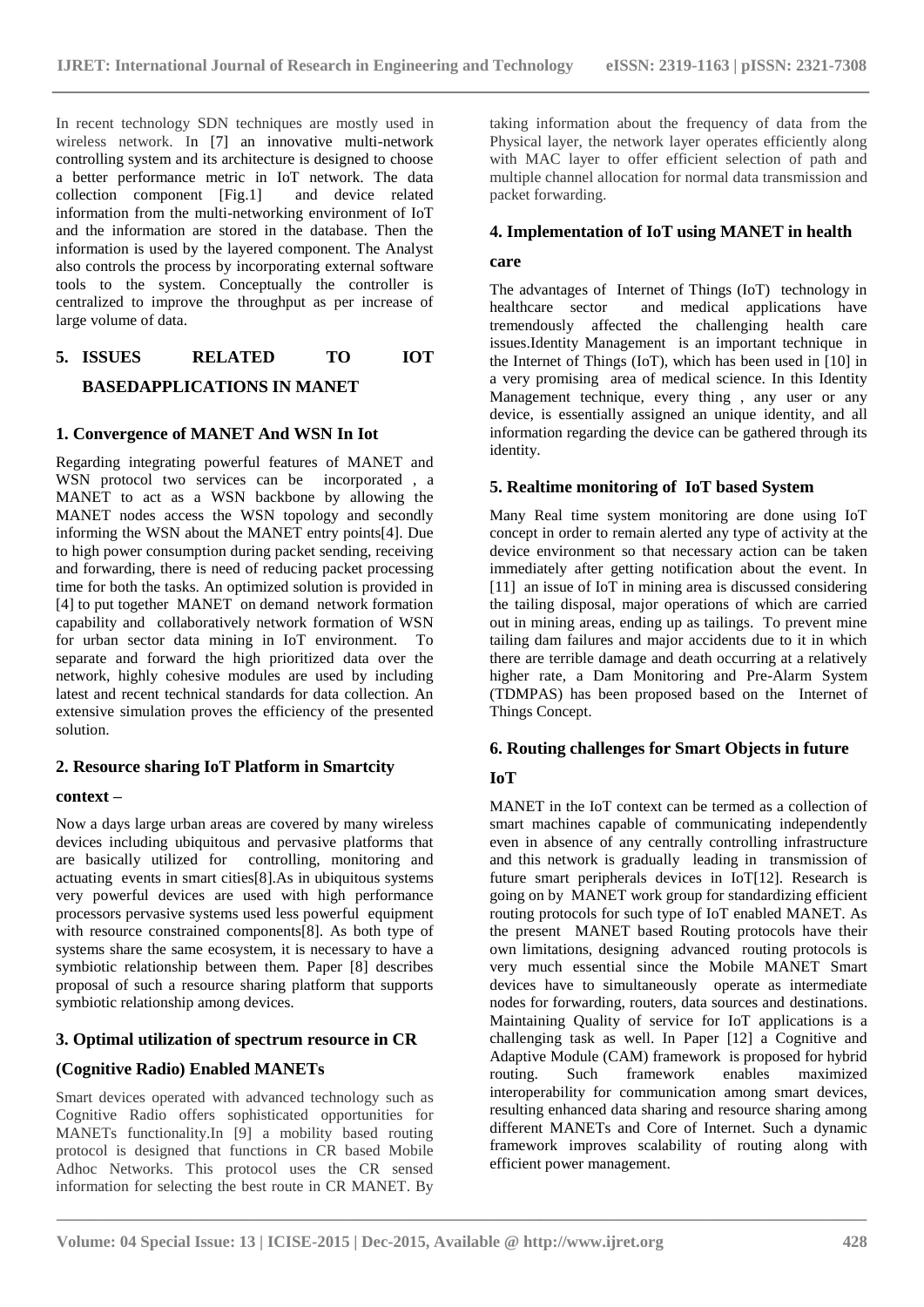Table 1 describes details of important proposals and solution methods described above to solve the challenging issues during connectivity of MANET with Internet of Things.

**Table 1.** Showing details of proposals regarding application based issues in IoT

|                |                    | Dased issues in IOT    |      |                       |
|----------------|--------------------|------------------------|------|-----------------------|
| S1.            | Application        | Literature             | Year | Objective             |
| N <sub>o</sub> | based Issue        |                        |      |                       |
|                |                    |                        |      |                       |
|                |                    |                        |      |                       |
|                |                    |                        |      |                       |
|                |                    |                        |      |                       |
| 1              | Optimal            | Y.Sun et, al           | 2015 | Mobility<br>A         |
|                | Utilization        | [9]                    |      | based                 |
|                | of Spectrum        |                        |      | Routing               |
|                | CR-<br>in          |                        |      | Protocol<br>is        |
|                | <b>MANET</b>       |                        |      | designed<br>for       |
|                |                    |                        |      | $CR-$                 |
|                |                    |                        |      | MANET <sub>s</sub> to |
|                |                    |                        |      | with<br>work          |
|                |                    |                        |      | IoT                   |
| 2              | Resource           | R.Silva,<br>et         | 2015 | Design of<br>a        |
|                | sharing IoT        | al [8]                 |      | resource              |
|                | platform<br>in     |                        |      | sharing               |
|                | smart<br>city      |                        |      | platform<br>to        |
|                | context.           |                        |      | support high          |
|                |                    |                        |      | powerful and          |
|                |                    |                        |      | resource              |
|                |                    |                        |      | constrained           |
|                |                    |                        |      | system                |
| 3              | Convergence        | P.Bellavista           | 2013 | Proposal<br>to        |
|                | of<br><b>MANET</b> | et, al [4]             |      | integrate             |
|                | and WSN in         |                        |      | MANET and             |
|                | IoT                |                        |      | <b>WSN</b>            |
|                |                    |                        |      | approach<br>to        |
|                |                    |                        |      | boost urban           |
|                |                    |                        |      | data                  |
|                |                    |                        |      | harvesting in         |
|                |                    |                        |      | ЮT                    |
| 4              | IoT<br>using       | C.                     | 2013 | Framework             |
|                | <b>MANET</b>       | Chibelushi,            |      | designed for          |
|                |                    | et al [10]             |      | identification        |
|                |                    |                        |      | of IoT things         |
|                |                    |                        |      | their<br>and          |
|                |                    |                        |      | safety                |
|                |                    |                        |      | Management.           |
| 5              | Health<br>In       |                        | 2012 | based<br>ЮГ           |
|                | Care               | E.Sun, et al<br>$[11]$ |      | <b>TDMPAS</b>         |
|                |                    |                        |      |                       |
|                |                    |                        |      | alarm system          |
|                |                    |                        |      | is developed          |
|                |                    |                        |      | using Cloud           |
|                |                    |                        |      | Computing             |
| 6              | Real<br>time       | T.Ramrekha             | 2011 | Proposal<br>of        |
|                | monitoring         | $[12]$                 |      | generic               |
|                | of IoT based       |                        |      | framework             |
|                | systems            |                        |      | for<br>ЮГ             |
|                |                    |                        |      | based System          |

| <b>Table 2</b> Showing the basic mechanism and advantages of |                              |  |
|--------------------------------------------------------------|------------------------------|--|
|                                                              | issues described in Table 1. |  |

| <b>Literature</b> | <b>Mechanism</b>      | <b>Advantages</b>     |
|-------------------|-----------------------|-----------------------|
|                   |                       |                       |
|                   |                       |                       |
| Y.Sun<br>et, al   | cross-layer<br>A      | Favorable             |
| [9]               | structure transfers   | operation<br>with     |
|                   | cognitive<br>the      | <b>CR-MANET</b><br>in |
|                   | sensing data such     | compared<br>to        |
|                   | as channel quality    | AODV and DSR          |
|                   | and bandwidth         | protocols             |
| R.Silva,<br>$e$ t | <b>Builds</b><br>a    | Able<br>solve<br>to   |
| al[8]             | symbiotic             | challenges faced by   |
|                   | relationship          | heterogeneous         |
|                   | between them by       | network<br>from       |
|                   | sharing resources     | technical and social  |
|                   |                       | point of view         |
| P.Bellavista      | Urgent<br>and         | Less co-ordination    |
| et, al [4]        | sensitive data are    | overhead<br>among     |
|                   | dynamically           | MANET nodes.          |
|                   | selected<br>and       |                       |
|                   | transmitted           |                       |
|                   | separately<br>in      |                       |
|                   | priority basis.       |                       |
| C.                | Framework             | Devices<br>shared     |
| Chibelushi,       | embedded<br>in        | <b>MANET</b><br>among |
| et al [10]        | <b>MANET</b><br>to    | nodes                 |
|                   | connect               |                       |
|                   | healthcare            |                       |
|                   | devices               |                       |
| E.Sun, et al      | time<br>Real          | Helps the<br>mine     |
| $[11]$            | monitoring<br>of      | engineers<br>tΩ       |
|                   | saturated<br>line,    | monitor<br>the<br>dam |
|                   | impounded<br>water    | safety remotely.      |
|                   | level and<br>dam      |                       |
|                   | deformation           |                       |
| T.Ramrekha        | An<br>Open<br>end     | Enabling<br>Cross     |
| $[12]$            | framework             | layer data<br>sharing |
|                   | proposal<br>to        | to reduce<br>overall  |
|                   | provide optimized     | communication         |
|                   | interoperability      | overhead.             |
|                   | <b>MANET</b><br>among |                       |
|                   | and IoT               |                       |

### **6. CONCLUSION**

Due to the Emergence of MANET equipped IoT technology, prompt communication and interaction among Smart Objects in a highly mobile and dynamic environment has been successfully achieved. Handshaking of MANETs with IoT play significant role in many challenging and advanced application domains like smart cities, traffic Management, controlling, monitoring and Logistics. In this context a complete study and analysis has been carried out regarding the security aspects of this handshaking technologies and challenging issues at their junction point. Such analysis will definitely encourage the need of development of more secured, challenging and intelligent routing protocols at the intersection of MANETs and IoT.